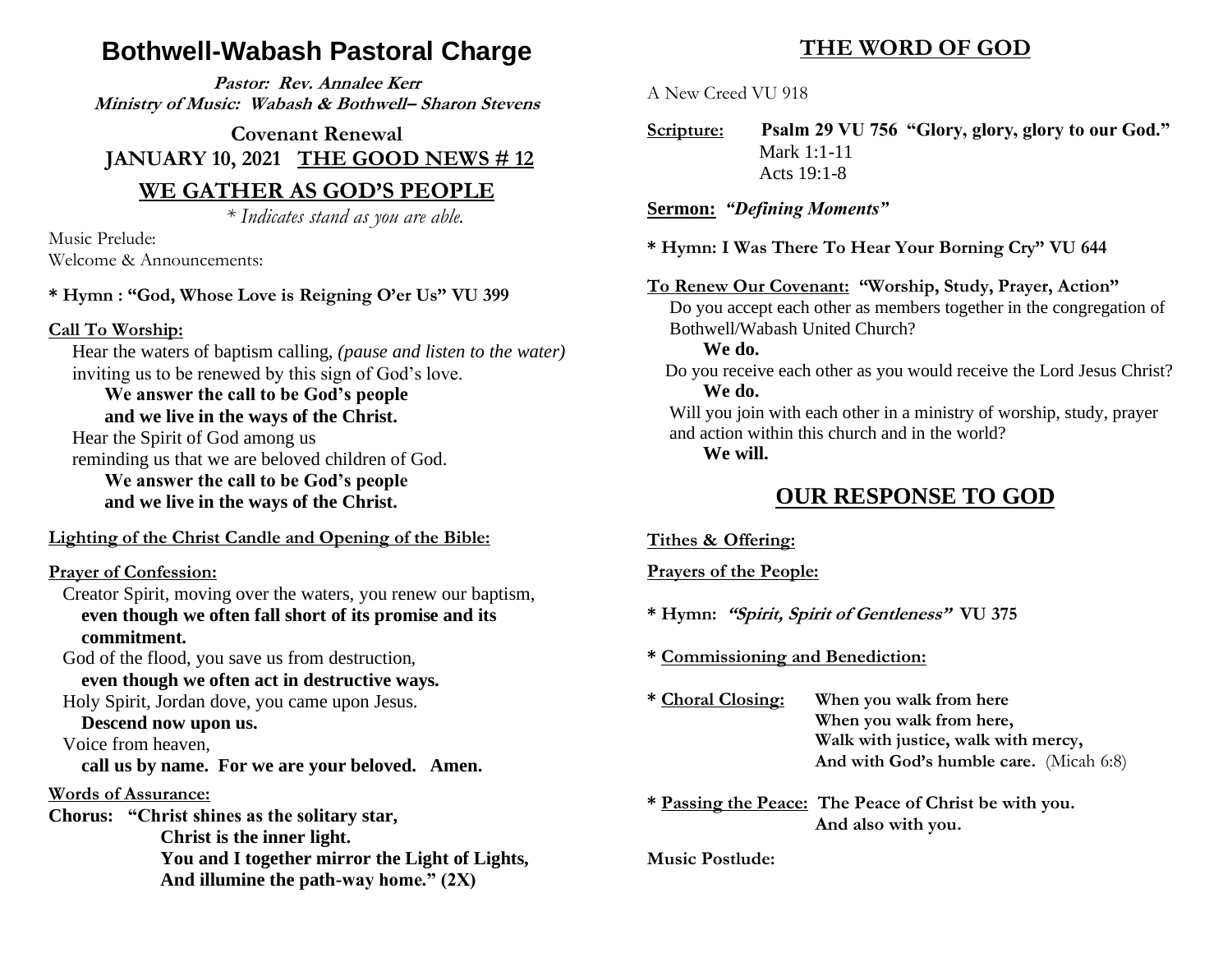# **Our Faith In Action January 10, 2021**

**We hold in our prayers the family & friends of Dan Griffith who passed away Dec 25th.** We also pray for Dolores Pray, Delbert Baverstock, Lisa (Downie) Power, Larry Saylor, Deb Griffith, Luis Pereira **& all those going through trials & challenges.** 

#### **God's blessings of good health, good friends/family, peace & prosperity to all.**

**During this time of virtual & mailed church services please mail your tithes & offering envelopes to: (Wabash) David Martin, 11956 Baseline Rd, RR7, Thamesville, N0P 2K0; (Bothwell) the church office, PO Box 187, 178 Elm St, Bothwell, N0P 1C0.** 

## **January 2021 Birthdays**



**Wabash—3rd Gary Logan & Mavin Maroney; 5th Mary Ruth Maroney; 8th Ryan Ross; 12th Sara Sinasac; 13th Harrison Roy; 17th John Kerr, Billy Kerr; 25th Jamie Jackson; 29th Bill Kerr.**

**Bothwell—13th Katharina Robinson, Krystal Frederick; 14th Dorothy Vogt; 15th Carley & Cody Wilkins; 19th Michael Lewinsky, Thelma Baverstock; 28th Ed Lewinsky, Fred Jewitt; 29th Corinna Asdal.**

**Annual Reports—Information for the annual reports will be needed in the office no later than Tues January 19th. Thank you to everyone who sent them in for the 5th. The report will still be completed & available for the churches Jan 31. If we still are unable to hold services & if the Annual Meeting is postponed you can pick up a copy of the Annual Report Tuesday mornings beginning Feb 2.**

**The Christmas Sunday service offering was given to the Charge Outreach account. The total was \$455.00.**

**Wabash UC Sunday-School-by-Mail Lessons & activity pages** *& stationary* **supplies have been given out to the students. If you know a child who'd like to join us, please let Anne, Nina, or Ruthie know.** 

**During this time of lock-down please remember our members & friends who may not be able to leave their homes or their residence.visitors. Give them a phone call or send them a card & keep them in your prayers.** 

**Mobil Miracle Market**—locally fresh affordable fruits & veggies brought weekly to Chatham Kent communities. **Pick up a box for free or pay it forward to support the program.** Wednesdays 9:30-10:30 St Paul's Church Thamesville & 11:00-Noon Bothwell Legion.

**The "Little Caring Cupboard" This small, free, urgent food cupboard is available 24 hrs, 7 days a week at the side lane of the Bothwell UC just outside of Rev Annalee's office. If you wish to donate some items needed are - personal items such as tooth brushes, tooth paste, soaps, deodorant, feminine products; non-perishable food items that do not freeze—crackers, pancake mix, granola bars, cake mixes, instant puddings, jello & items to make a meal. Patty & Karen purchase loaves of bread & other items from the monetary donations made to the Caring Cupboard. If you wish to make a financial donation it can be made through your church offering if you specifically mark on your envelope the amount you wish to go to the Caring Cupboard. The need is there & the cupboard is being used.**

**Visit Wabash UC website, wabashunited.org Check it out, see what's new, read Ruthie Reid's blog & Rev Annalee's letter.**

**Church Office Hours**: Tuesdays 9 am – noon. Church phone 519-695-2921 email [bothwell1@bellnet.ca](mailto:bothwell1@bellnet.ca) . If someone is in hospital or in need of pastoral care phone Rev Annalee 519-365- 5511 leave a message if not in. Her office email is [kerr.annalee@gmail.com](mailto:kerr.annalee@gmail.com) .

# **Thought For The Week**

**"Counting my blessings**